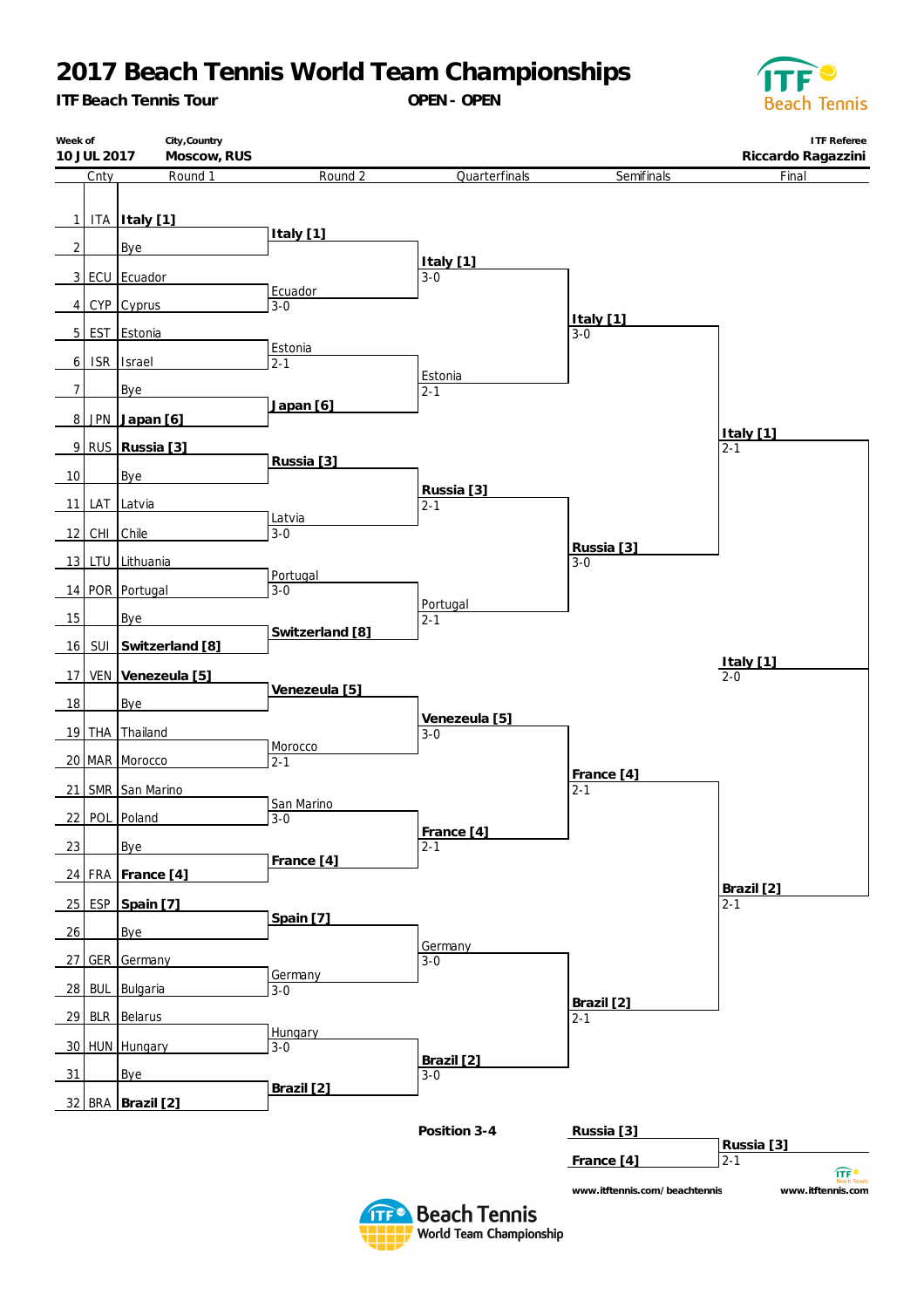## **2017 Beach Tennis World Team Championships**

*ITF Beach Tennis Tour*

**OPEN- OPEN- POSITION5-16**



**ITF Referee Week of City,Country 10 JUL 2017 Moscow, RUS Riccardo Ragazzini** Round 1 Round 2 Quarterfinals **Semifinals** Final **Winner Position 5-8** Estonia Portugal 2-1 **Portugal Venezeula [5]** 3-0 **Venezeula [5] Venezeula [5]** 3-0 **Germany Position 7-8** Estonia Germany  $3 - 0$ **Germany Position 9-16** Ecuador Ecuador  $2 - 1$ **Japan [6]** Latvia 3-0 Latvia Latvia 3-0 **Switzerland [8]** San Marino 3-0 Morocco San Marino 3-0 San Marino San Marino  $3 - 0$ **Spain [7] Spain [7]** 2-1 Hungary Position 11-12 Ecuador Ecuador 2-1 **Spain [7] Position 13-16 Japan [6] Japan [6]**  $\overline{2-1}$ **Switzerland [8] Hungary**  $\overline{2-1}$ **Morocco Hungary**  $2 - 1$ Hungary **Position 15-16 Switzerland [8]** Morocco 2-1 Morocco **Beach Tennis www.itftennis.com/beachtennis www.itftennis.com**